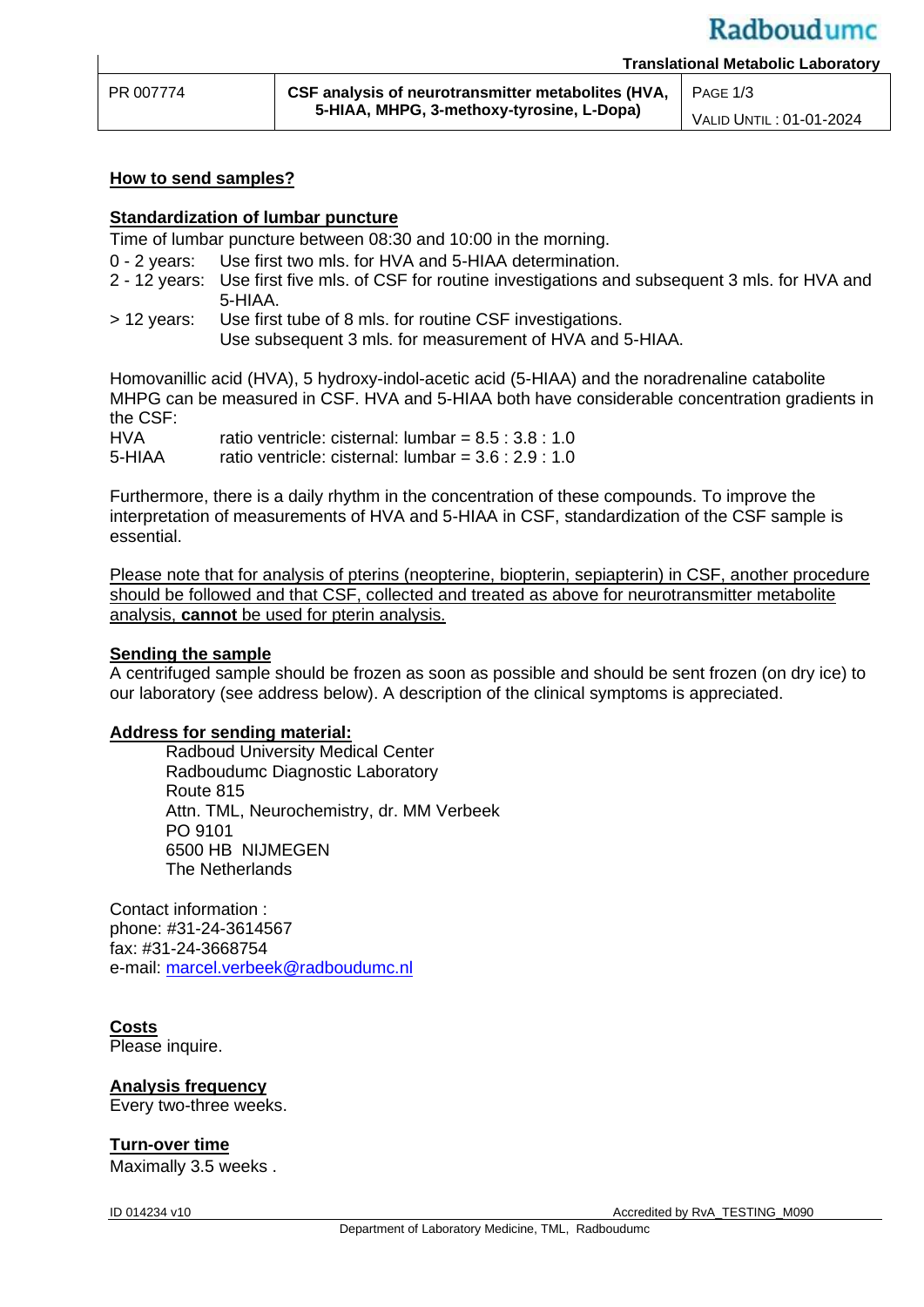# Radboudumc

| PR 007774 |  |
|-----------|--|

**CSF analysis of neurotransmitter metabolites (HVA, 5-HIAA, MHPG, 3-methoxy-tyrosine, L-Dopa)** PAGE 2/3 VALID UNTIL : 01-01-2024

#### **Reference values**

The laboratory has established age-related reference values (Clin Chem 1998 44(9): 1897-1904).

| Analyte          | Age           | Reference range        | Unit   |
|------------------|---------------|------------------------|--------|
| <b>HVA</b>       | $0 - 4$ mnths | 543 - 1142             | nmol/L |
|                  | $4 - 8$ mnths | 478 - 895              | nmol/L |
|                  | 8 - 12 mnths  | 488 - 664              | nmol/L |
|                  | $1 - 2$ yrs   | 429 - 789              | nmol/L |
|                  | $2 - 5$ yrs   | 384 - 769              | nmol/L |
|                  | $5 - 8$ yrs   | 346 - 716              | nmol/L |
|                  | 8 - 12 yrs    | $330 - 668$            | nmol/L |
|                  | 12 - 15 yrs   | $211 - 540$            | nmol/L |
|                  | 15 - 50 yrs   | $87 - 372$             | nmol/L |
|                  | $> 50$ yrs    | $87 - 372$             | nmol/L |
| 5-HIAA           | $0 - 4$ mnths | 383 - 1028             | nmol/L |
|                  | $4 - 8$ mnths | $231 - 618$            | nmol/L |
|                  | 8 - 12 mnths  | $190 - 301$            | nmol/L |
|                  | $1 - 2$ yrs   | $156 - 275$            | nmol/L |
|                  | $2 - 5$ yrs   | $110 - 265$            | nmol/L |
|                  | $5 - 8$ yrs   | $100 - 245$            | nmol/L |
|                  | 8 - 12 yrs    | $109 - 214$            | nmol/L |
|                  | 12 - 15 yrs   | $95 - 173$             | nmol/L |
|                  | 15 - 50 yrs   | 58 - 190               | nmol/L |
|                  | $> 50$ yrs    | 58 - 190               | nmol/L |
| Ratio HVA/5-HIAA | $0 - 4$ mnths | $0.8 - 1.9$            | -      |
|                  | $4 - 8$ mnths | $1.3 - 3.1$            |        |
|                  | 8 - 12 mnths  | $2.1 - 2.9$            |        |
|                  | $1 - 2$ yrs   | $1.6 - 3.3$            |        |
|                  | $2 - 5$ yrs   | $1.8 - 4.4$            |        |
|                  | $5 - 8$ yrs   | $2.3 - 4.0$            |        |
|                  | 8 - 12 yrs    | $1.9 - 3.8$            |        |
|                  | 12 - 15 yrs   | $1.8 - 4.1$            |        |
|                  | 15 - 50 yrs   | $1.2 - 3.1$            |        |
|                  | $> 50$ yrs    | $1.2 - 3.1$            |        |
| <b>MHPG</b>      | $0 - 4$ mnths | 84 - 277               | nmol/L |
|                  | $4 - 8$ mnths | 49 - 116               | nmol/L |
|                  | 8 - 12 mnths  | $40 - 71$              | nmol/L |
|                  | $1 - 2$ yrs   | $33 - 71$              | nmol/L |
|                  | $2 - 5$ yrs   | $35 - 64$              | nmol/L |
|                  | $5 - 8$ yrs   | $37 - 75$              | nmol/L |
|                  | $8 - 12$ yrs  | $32 - 68$              | nmol/L |
|                  | 12 - 15 yrs   | $41 - 82$              | nmol/L |
|                  | 15 - 50 yrs   | $29 - 64$              | nmol/L |
|                  | $> 50$ yrs    | $38 - 70$              | nmol/L |
| <b>Analyte</b>   | Age           | <b>Reference range</b> | Unit   |

Department of Laboratory Medicine, TML, Radboudumc

ID 014234 v10 Accredited by RvA\_TESTING\_M090